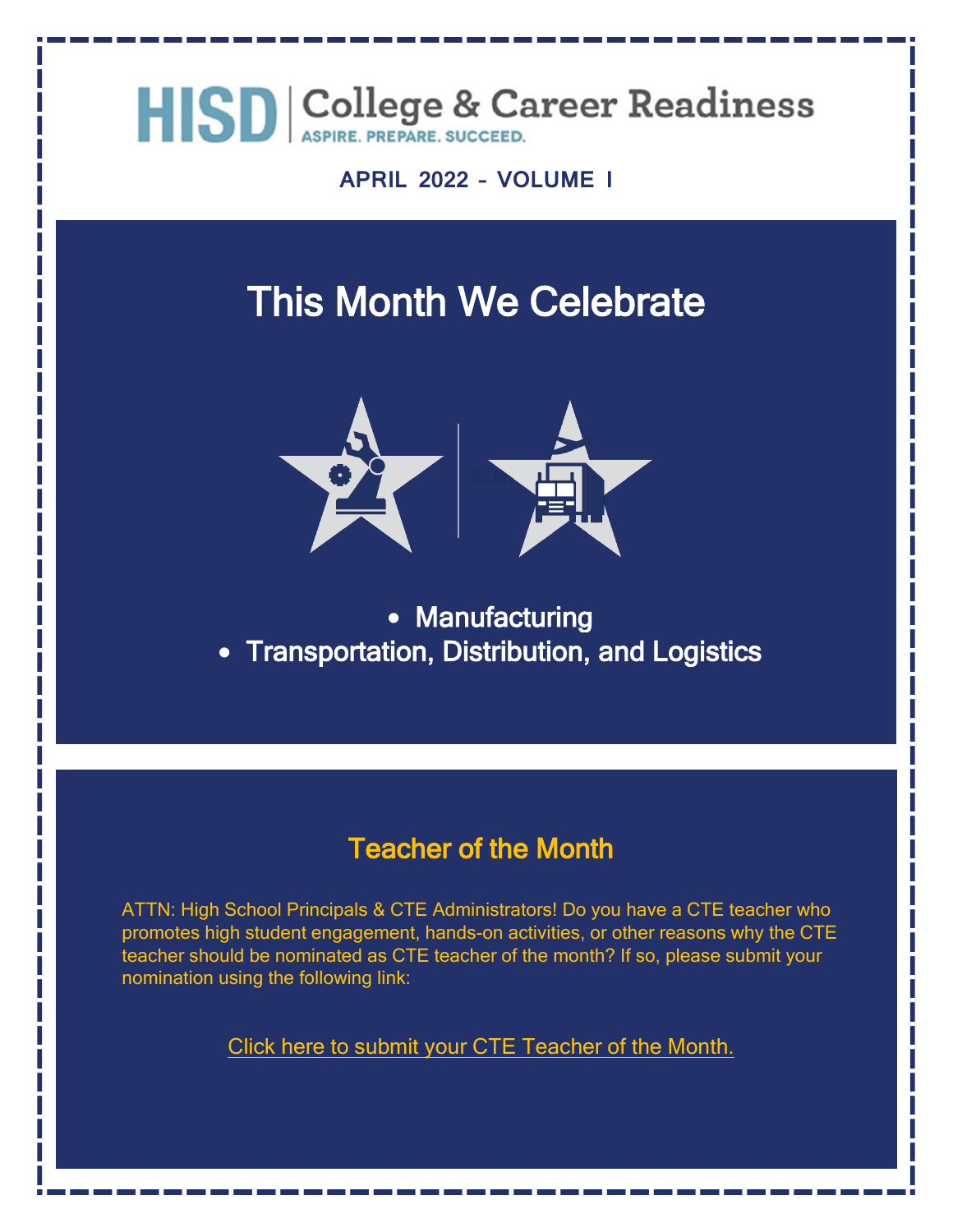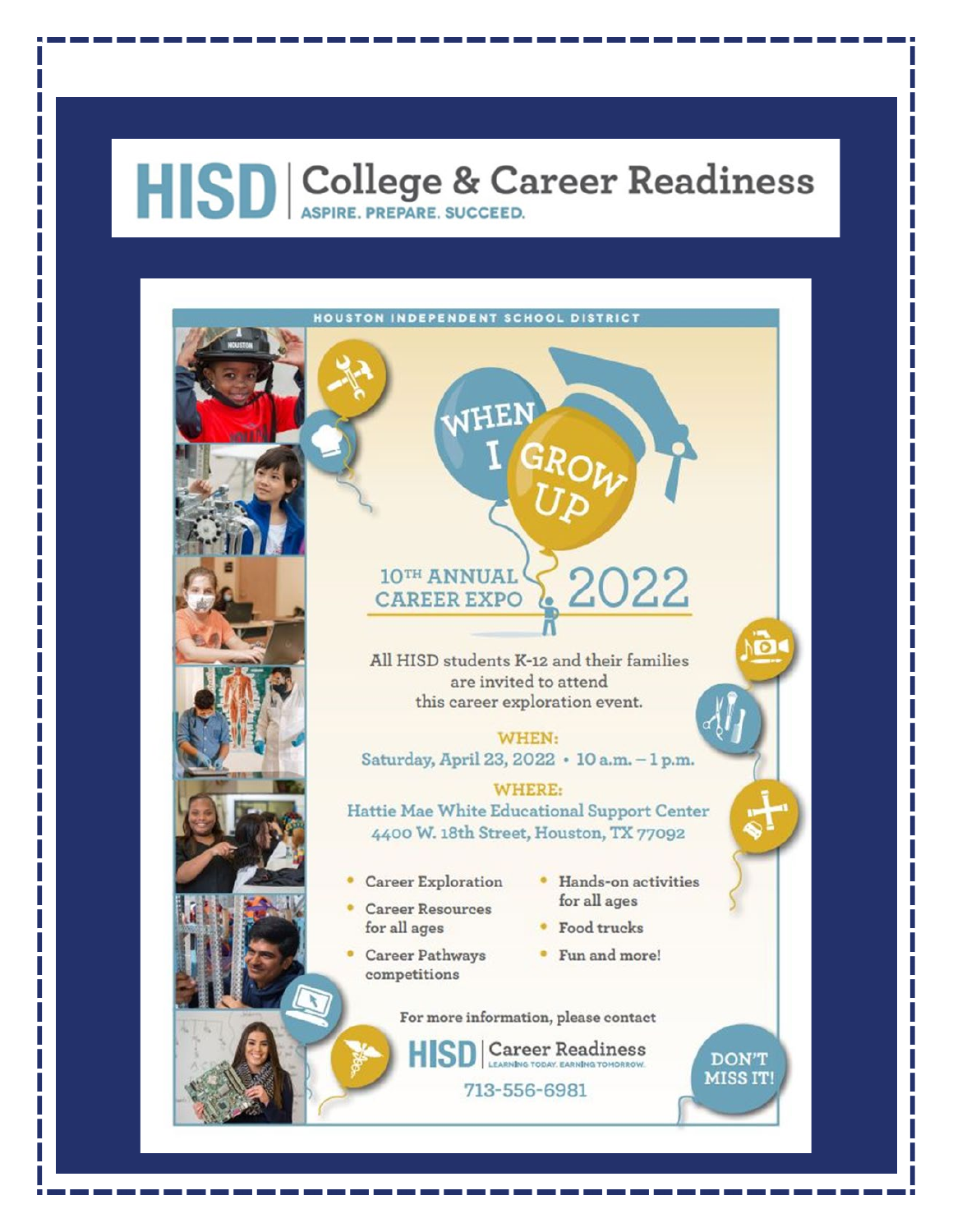

Region 4 Positive Behavioral Interventions and Supports (PBIS) Campus Coaching Project Overview (Virtual) Funded Project Year 2022-23 (CTE Administrator) 4 - 19- [2022](https://www.escweb.net/tx_esc_04/catalog/session.aspx?session_id=1664521) | 1:30 pm – 3:30 pm

> Tier 2 Classroom Behavior Interventions Classroom Management 4- 22 - [2022](https://www.escweb.net/tx_esc_04/catalog/session.aspx?session_id=1645351) | 9:00 am – 3:30 pm

Scaffolding Instruction to Support Diverse Learner Needs Inclusive Practices Power Hour 5 - 5 - [2022](https://www.escweb.net/tx_esc_04/catalog/session.aspx?session_id=1671293) | 11:30 am – 12:30 pm

> K-12 State-wide STEM Teacher Training 5 - 17 - [2022](https://www.escweb.net/tx_esc_04/catalog/session.aspx?session_id=1639966) | 8:30 am – 3:30 pm [5 -18 -](https://www.escweb.net/tx_esc_04/catalog/session.aspx?session_id=1639966) 2022 | 8:30 am – 3:30 pm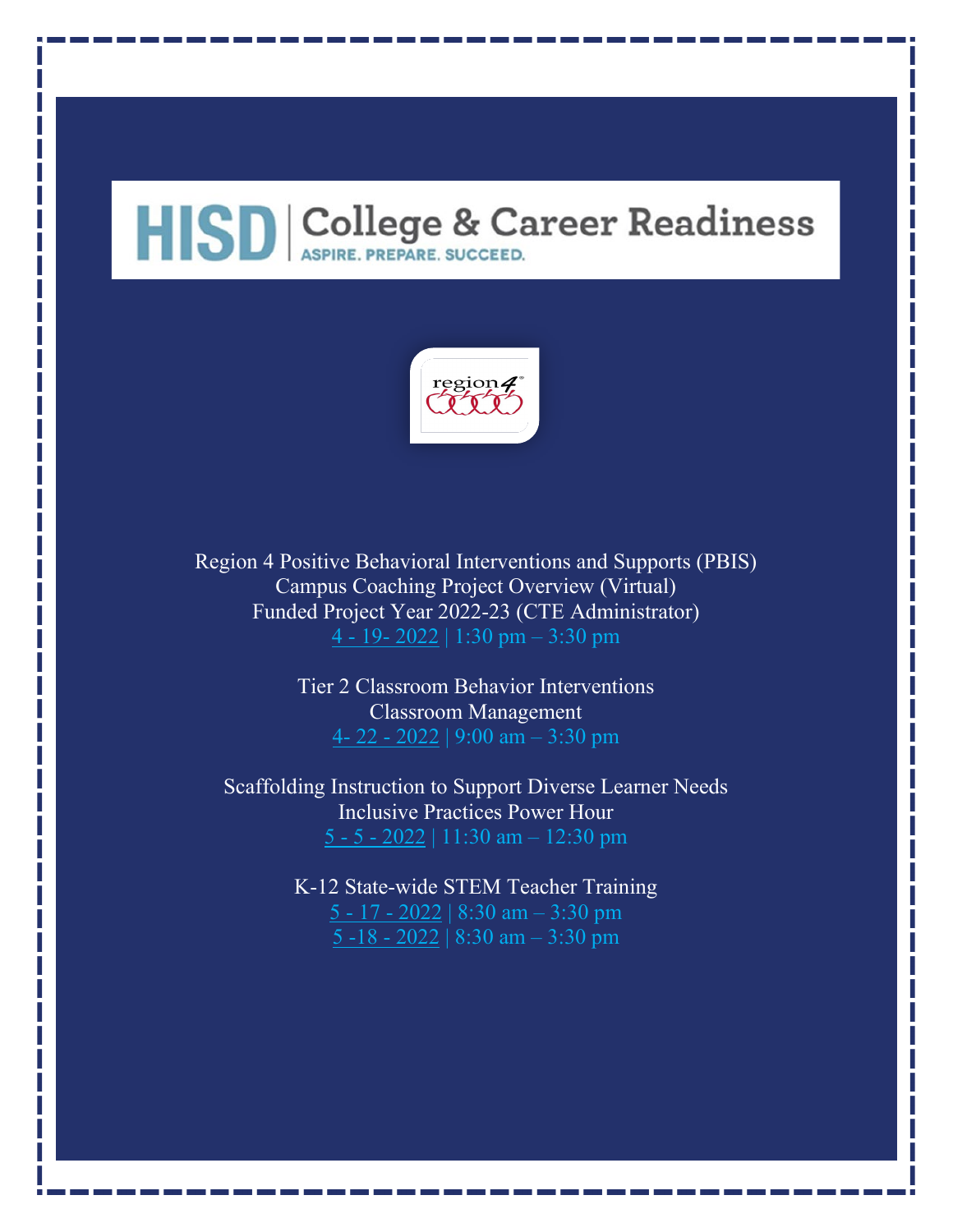

### How to Stop the "I'm Just a Teacher" Mantra That Fuels Burnout

• Classroom teachers will walk away knowing their worth, being equipped to embody a leadlarge philosophy, and knowing how to replace the word "just" with "justified."

Use Spring SEL Data to Guide Instruction and Intervention Next Year

- Questions to ask before placing a student into an SEB intervention
	- Data points to consider before placement
- Tier 1 behavior interventions beyond Check-In/Check-Out (CICO)
- How to bolster Tier 1 practices to drive system-level resources and reduce the number of students requiring intervention services

#### Powerful Strategies for Embedding SEL Across the Curriculum

- Understand how simple assessment of SEL skills can facilitate a targeted approach to SEL
	- skills development in the classroom and school
	- Understand the need for explicit teaching of SEL skills
	- Learn practical and simple ways to embed SEL practices across the curriculum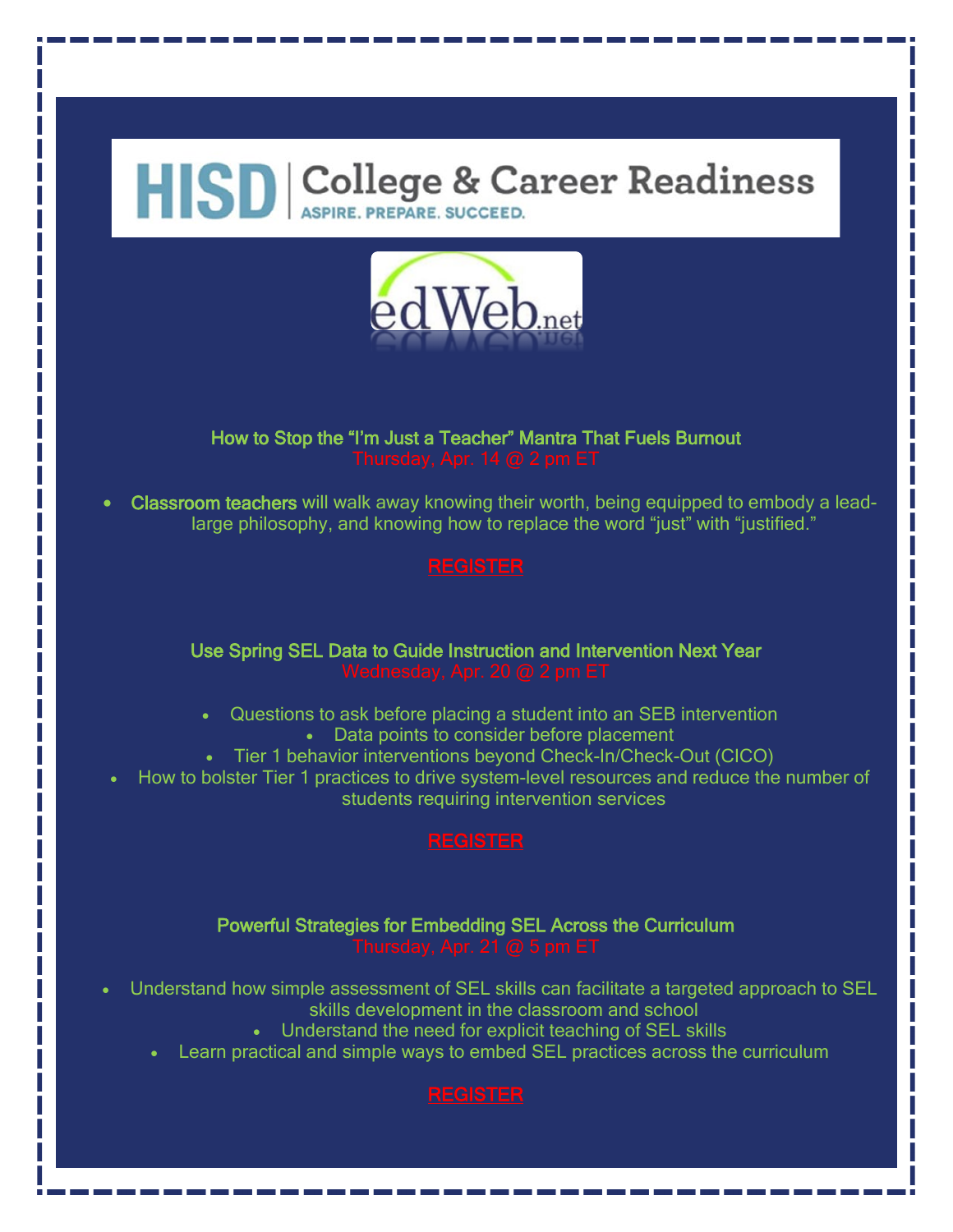### Chandra Astrophysics Institute - free course!



The Chandra Astrophysics Institute (CAI) is an opportunity for students in grades 9-11 from a wide range of academic backgrounds to train for and undertake astronomy projects. The students are mentored by MIT scientists and use observations from the Chandra X-Ray space telescope.

#### **Description**

For five full weeks in the summer, students in the 9–11th grades come to MIT's campus to participate in the Chandra Astrophysics Institute (CAI). They develop employable communication and collaboration skills and to gain a science/technology background. They do so by investigating astronomical systems with guidance from MIT educators and researchers. Past projects have included supernova explosions, black holes, and colliding galaxies.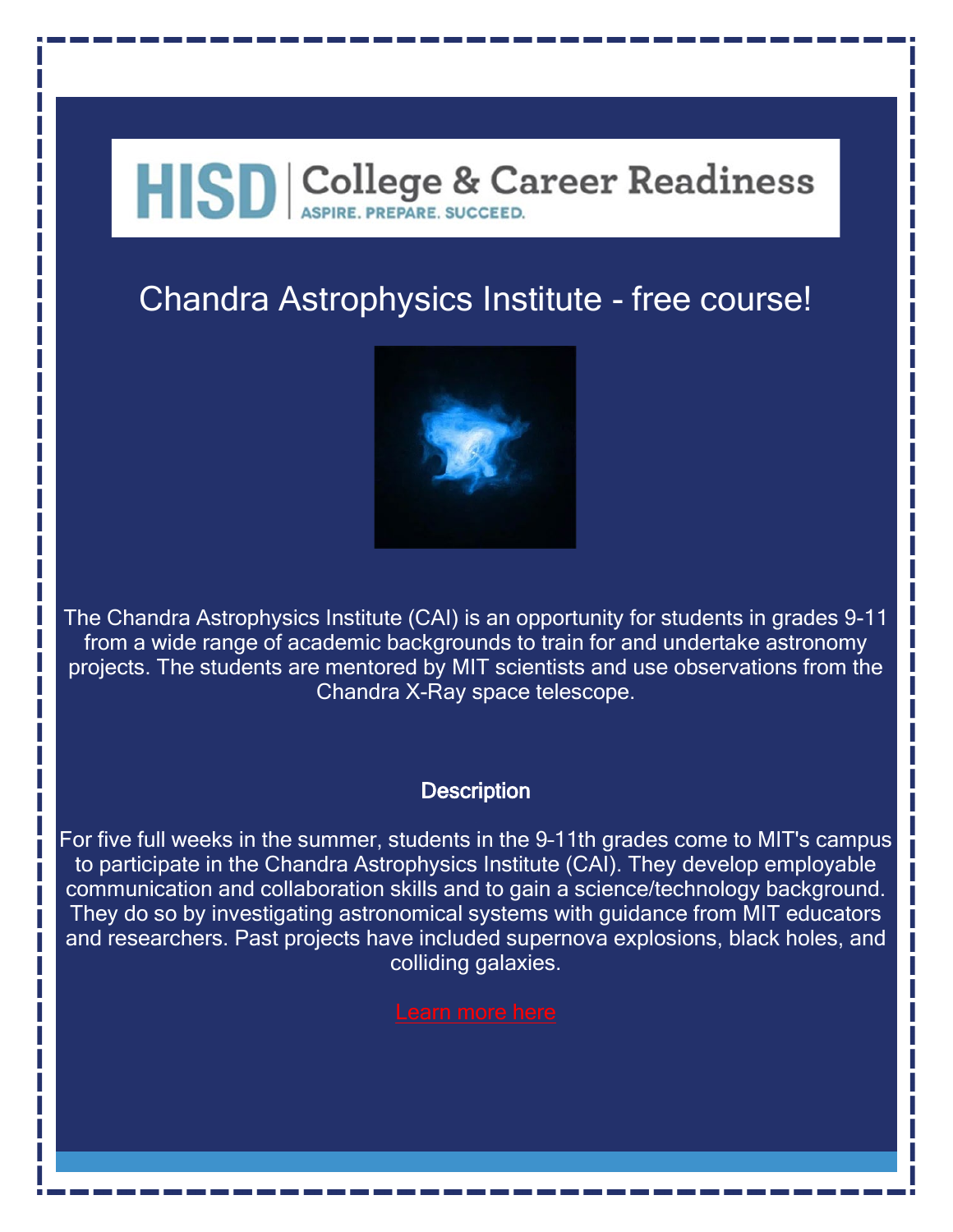### Self-Care from ComPsych

| Apr 13. | 12:00     | (GMT-06:00) Central Time | https://attendee.gotowebinar.com/register/6846873731329868043 |
|---------|-----------|--------------------------|---------------------------------------------------------------|
| 2022    | <b>PM</b> | (US and Canada)          |                                                               |

If you're facing a crisis or need to talk to someone about challenges in your life, the EAP hotline, confidential resource, is available 24 hours a day at no cost to HISD employees. For more information, please [CLICK HERE.](https://www.houstonisd.org/domain/50555)

### Transportation, Distribution, and Logistics



**[Career Videos for Transportation, Distribution and Logistics:](http://www.careerinfonet.org/videos/COS_videos_by_cluster.asp?id=27&nodeid=28&cluster=16)** The US Department of Labor has developed a series of transportation career videos that you can use during your instruction. Pick one or two that relate to your mode—that you can highlight and discuss. Provide lots of time for students to ask questions about types of classes, programs, and career opportunities are available.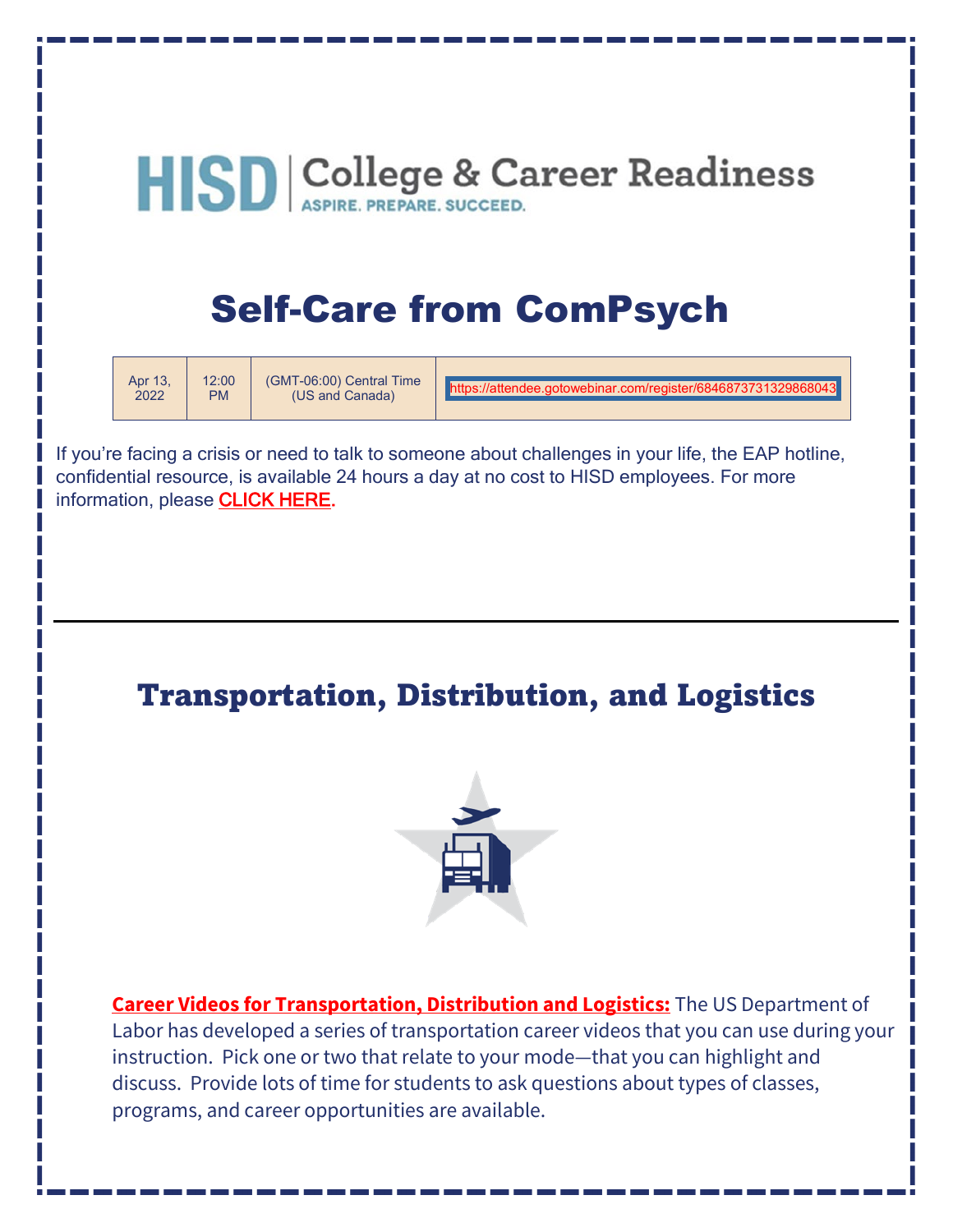### Transportation, Distribution, and Logistics

#### **[NORTHEAST TRANSPORTATION WORKFORCE CENTER](http://netwc.net/)**

**KEEPING THE COUNTRY MOVING**

**The web site provides previously implemented series of grades 6-12 curriculum units that will provide ideas on how to introduce students to careers, skills, and concepts one would need to succeed in the transportation industry. All lesson plans housed on the site were developed by teachers for teachers with input from their industry partners and are free for everyone to use.**



**With many industries competing for student interest these materials are designed to establish a potential pipeline of students who would become interested in entering the transportation field. The materials address the TDL cluster standards and appropriate academic standards. This content will enable teachers to expand, enhance and reinforce academic content and as a result improve transportation education as well as academic achievement.**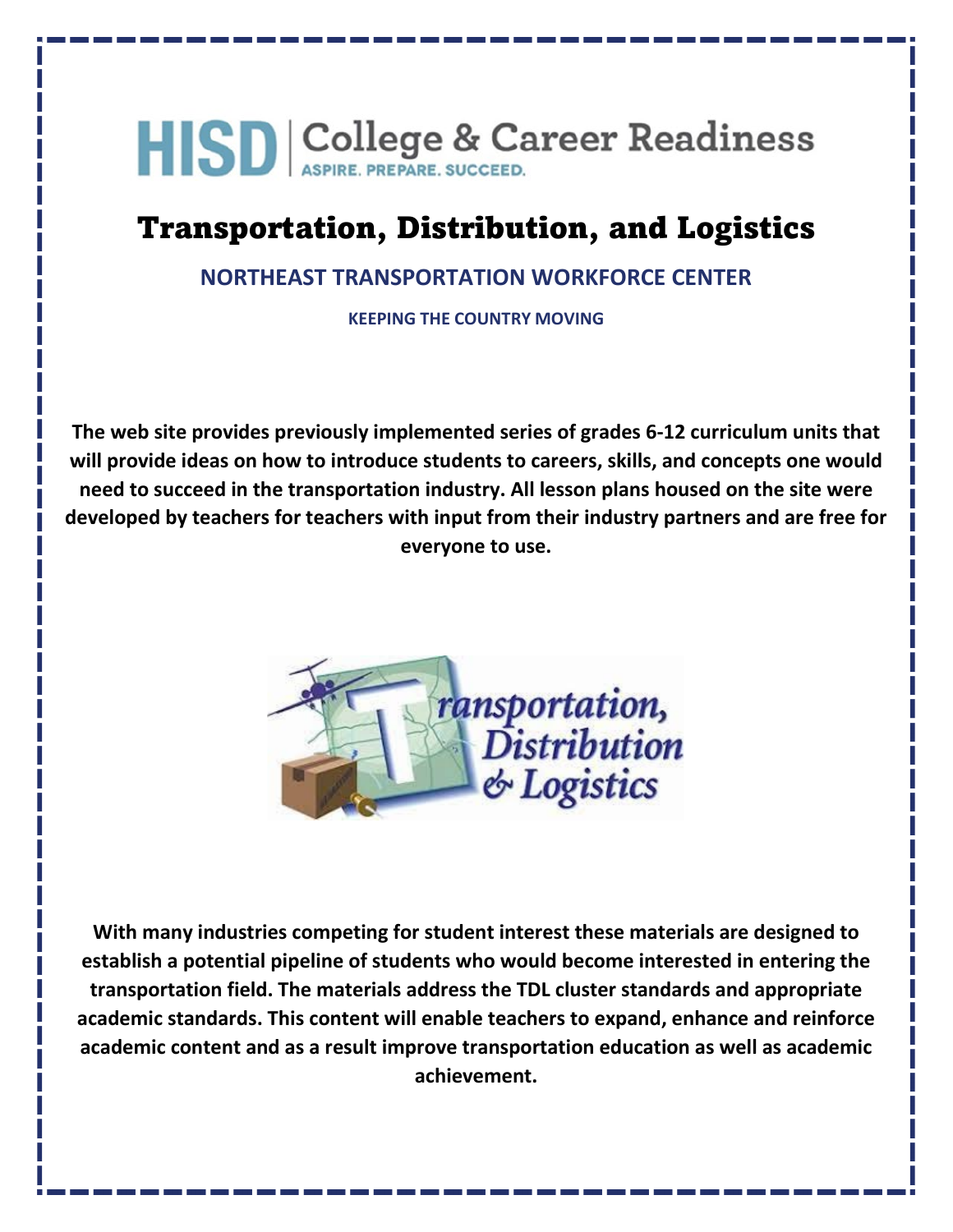

| CHE<br><b>LESSONS</b> | <b>EXPAND YOUR</b><br><b>KNOWLEDGE AND</b><br><b>SKILLS AS A CTE</b><br><b>PROFESSIONAL</b> |
|-----------------------|---------------------------------------------------------------------------------------------|
|-----------------------|---------------------------------------------------------------------------------------------|

**[ACTE Online Learning Network](https://www.ctelearn.org/cte-lessons) offers a series of free CTE lessons to provide you with the opportunity to expand your knowledge and skills as a CTE professional. These free lessons are offered as informal learning opportunities but do not have CEU's awarded.**

- **[Career Readiness: STEM & CTE](https://www.ctelearn.org/cte-lessons/career-readiness-stem-cte)**
- **[CTE & Global Competency](https://www.ctelearn.org/cte-lessons/cte-global-competency)**
- **[CTE Administrator](https://www.ctelearn.org/cte-lessons/cte-administrator)**
- **[Military Recruiting on Campus](https://www.ctelearn.org/cte-lessons/military-recruiting-on-campus)**
- **[C.O.R.E. Education](https://www.ctelearn.org/cte-lessons/core-education)**
- **[Access and Equity in CTE Instruction](https://www.ctelearn.org/cte-lessons/access-and-equity-in-cte-instruction)**
- **[Student Career Development](https://www.ctelearn.org/cte-lessons/student-career-development)**
- **[CTE Research Training Modules](https://www.ctelearn.org/cte-lessons/cte-research-training-modules)**
- **[Postsecondary Education](https://www.ctelearn.org/cte-lessons/postsecondary-education)**
- **[State-Specific Lessons](https://www.ctelearn.org/cte-lessons/state-specific-lessons)**

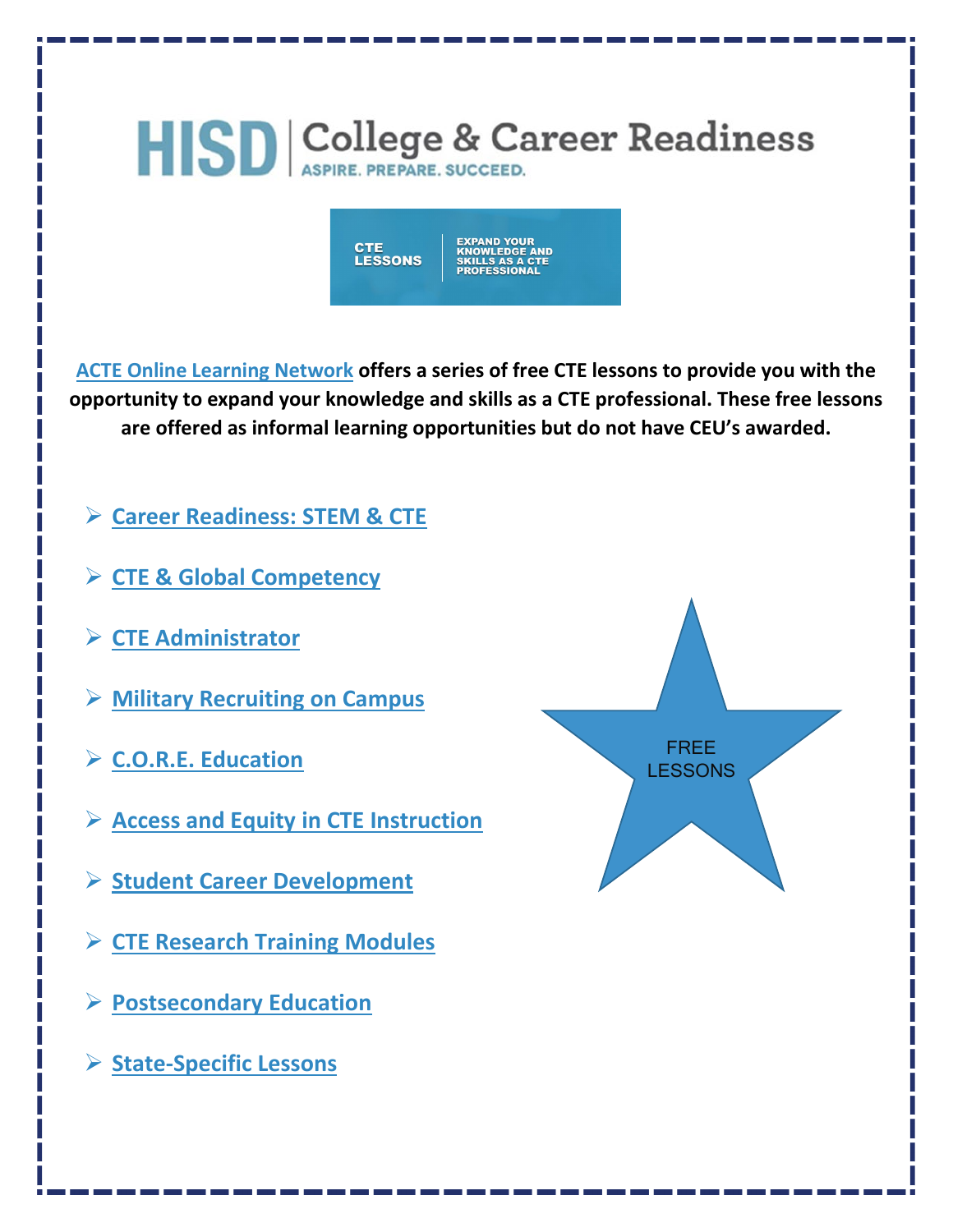SCHOLARSHIPS 2022

### **PORT OF HOUSTON PARTNERS**

### **MARITIME EDUCATION**

Part of PHPME's mission is to support our students in their continued advancement into the Maritime Industry. One way of supporting them is to provide scholarships to contribute towards their post-secondary education.

> PHPME is proud to announce the 2022 PHPME Collegiate Scholarship Application We will begin accepting applications April 1st. Applications Must Be Postmarked by **Monday, May 2, 2022**



For More Information and or Request an Application, please contact Jacquie Young-Hall at 713.670.2806 or jdyoung@porthouston.com





The Port of Houston Partners in Maritime Education is designed to inform and educate Houston area students about career opportunities in the maritime industry, and to institute and promote maritime educational programs in area school districts that will create a conduit from public school through college for bringing young people into a broad array of maritime careers.

Click HERE to learn more about this great scholarship opportunity!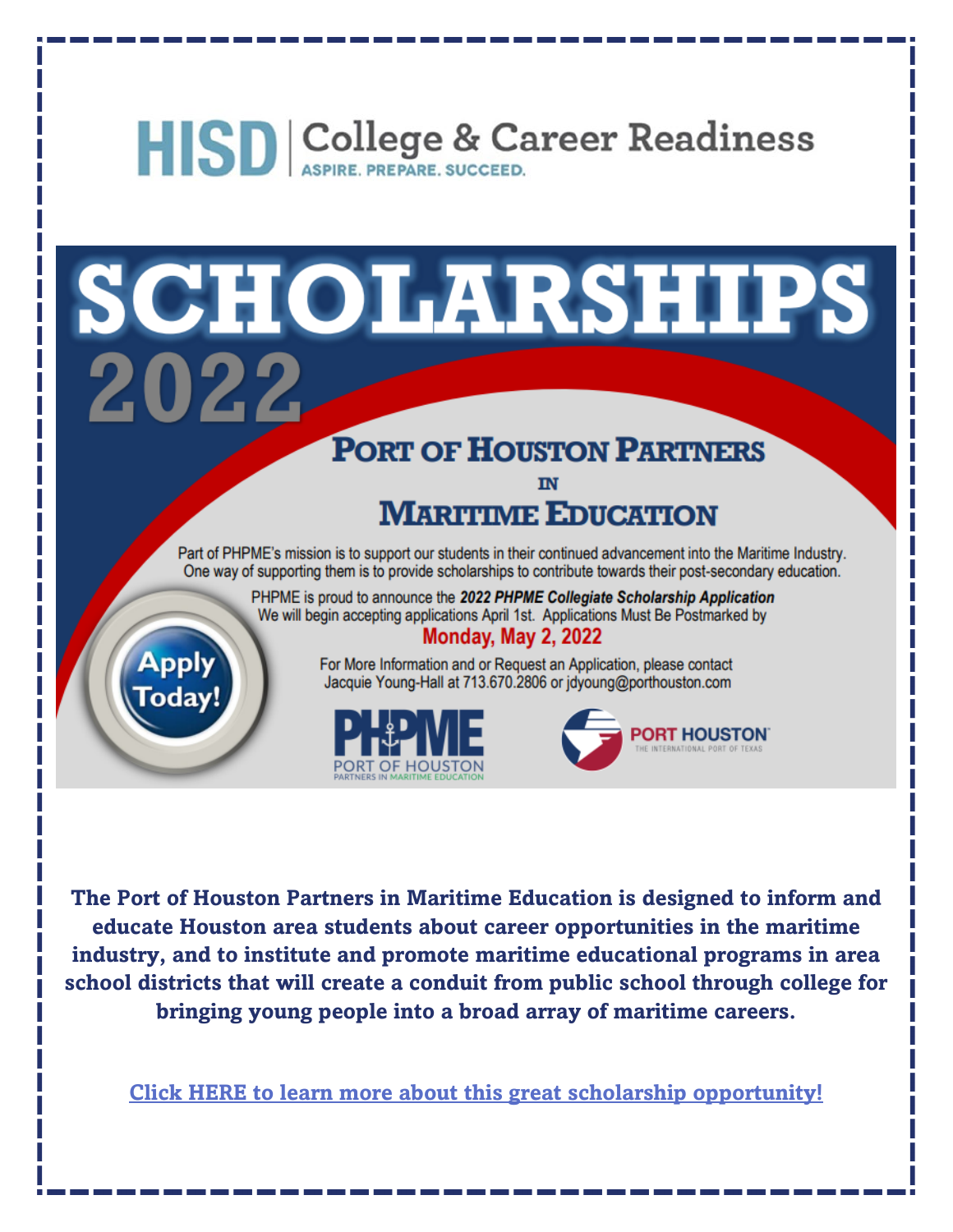

The [Texas Alliance for Minorities in Engineering \(TAME\)](http://www.tame.org/) is having a TAME STEM Competition a[t The Ion](https://www.ionhouston.com/) on Saturday, April 9. We would appreciate your help in spreading the word! Below is information about the event and how to sign up [as a volunteer.](https://www.signupgenius.com/go/10C0E4FABA82BA4FCC16-gulf) Please let me know if you have any questions!

**Here is information about volunteering at the TAME Gulf Coast Divisional STEM Competition:**

**When:** Saturday, April 9 **Location:** The ION

> [4201 Main St.](https://www.google.com/maps/place/4201+Main+St,+Houston,+TX+77002/@29.7346363,-95.3829176,17.75z/data=!4m5!3m4!1s0x8640bf708ce69b25:0xd6069851025e44d0!8m2!3d29.7343033!4d-95.3822394) [Houston, TX 77002](https://www.google.com/maps/place/4201+Main+St,+Houston,+TX+77002/@29.7346363,-95.3829176,17.75z/data=!4m5!3m4!1s0x8640bf708ce69b25:0xd6069851025e44d0!8m2!3d29.7343033!4d-95.3822394)

#### **Signing up to Volunteer:**

- Follow this link and fill out the Volunteer Registration Form <https://www.signupgenius.com/go/10C0E4FABA82BA4FCC16-gulf>
- Lunch order form[: https://forms.gle/Cr8W2oKwmLqdgAo58](https://forms.gle/Cr8W2oKwmLqdgAo58)
- Deadline for volunteering for the competition April 6

#### **Types of Volunteers Needed:**

- Engineering Design Challenge Judges
	- Will work with student teams, review design and creativity, and measure and score designs
	- ~4-hour commitment
	- Training provided
- Check-in & Set-up Crew
	- Will help Chapter Leadership unload and set-up competition elements and may help greet participants or assist with check-in
	- ~2-hour commitment
	- Training provided for check-in volunteers
- Teardown Crew
	- Will help Chapter Leadership pack up competition elements and load them into vehicles
	- ~2-hour commitment

#### **Attire:**

• Volunteers may dress comfortably and are encouraged to wear company or organization-branded clothing to serve as role models for the students

Final details and instructions will be emailed to you shortly before the competition.

TAME Students are hard at work preparing for th[e TAME 2022 Divisional STEM Competitions!](https://www.tame.org/programs/stem-competitions/) But these competitions could never take place without the help and support of valuable volunteers! Many volunteers are needed to bring these competitions to life. And each volunteer gets the bonus of seeing impressive TAME Students in action.